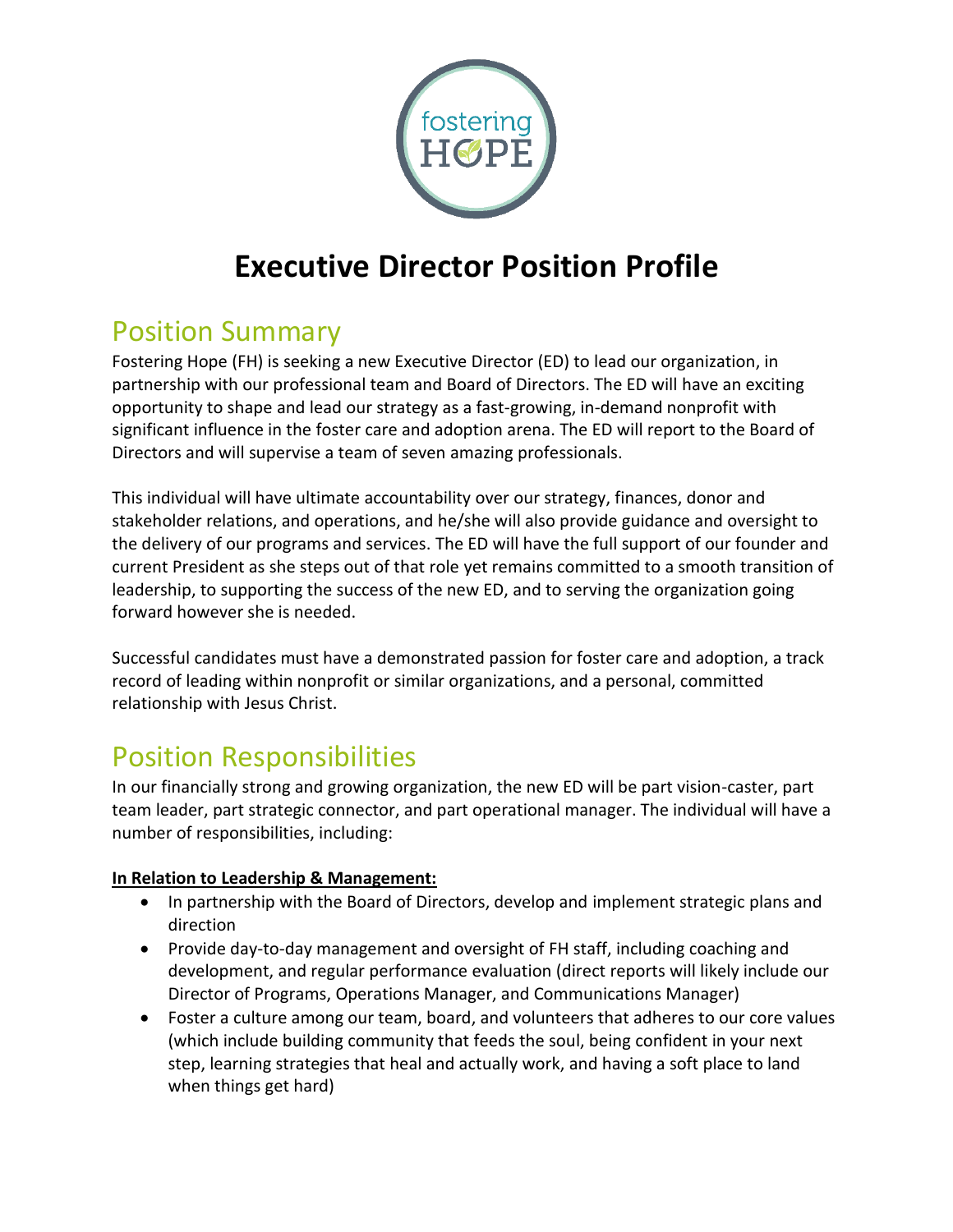- Actively engage and energize FH church partners, volunteers, board members, partnering organizations, and funders
- Work closely with and help strengthen and support the Board of Directors
- Stay abreast of foster care, adoptive, and trauma-informed care trends through relevant training, books, articles, and other sources

#### **In Relation to Programs & Planning:**

- Support and partner with the Director of Programs in growing and expanding our church partnerships, overseeing production of our annual conference, developing new earned revenue projects with area agencies and organizations, and exploring creative ways to expand FH's impact, programs, materials, etc. across the region and beyond
- Maintain current, and build new, strategic partnerships with our DFPS, community, church, judicial, and other partners
- Encourage and recruit foster and adoptive families in personal and professional circles
- Ensure programmatic performance and data tracking plans accurately track and report on our impact

#### **In Relation to Fundraising & Communications:**

- Ensure FH continues to have a robust fund development strategy and plans to grow revenues while adhering to best practices
- Expand fundraising activities and donor relationships to support existing programs and grow new programs
- Directly raise funds, according to budgeted goals, including from major donors, corporate sponsors, foundation grants, church support, online giving, etc.
- Oversee and ensure high quality in all communications, website, social media, etc. with the goal of creating an ever-stronger brand and consistent messaging
- Actively participate in social media for FH

#### **In Relation to Finance and Administration:**

- Oversee development of (and adherence to) an annual budget to be approved by the Board of Directors
- Oversee the financial administration of FH to ensure full integrity, transparency, and accountability
- Ensure timeliness and compliance of all IRS reporting, payroll, human resources, and related functions
- Ensure the excellence of all administrative processes, reporting requirements, and other administrative needs

# Required Competencies and Experiences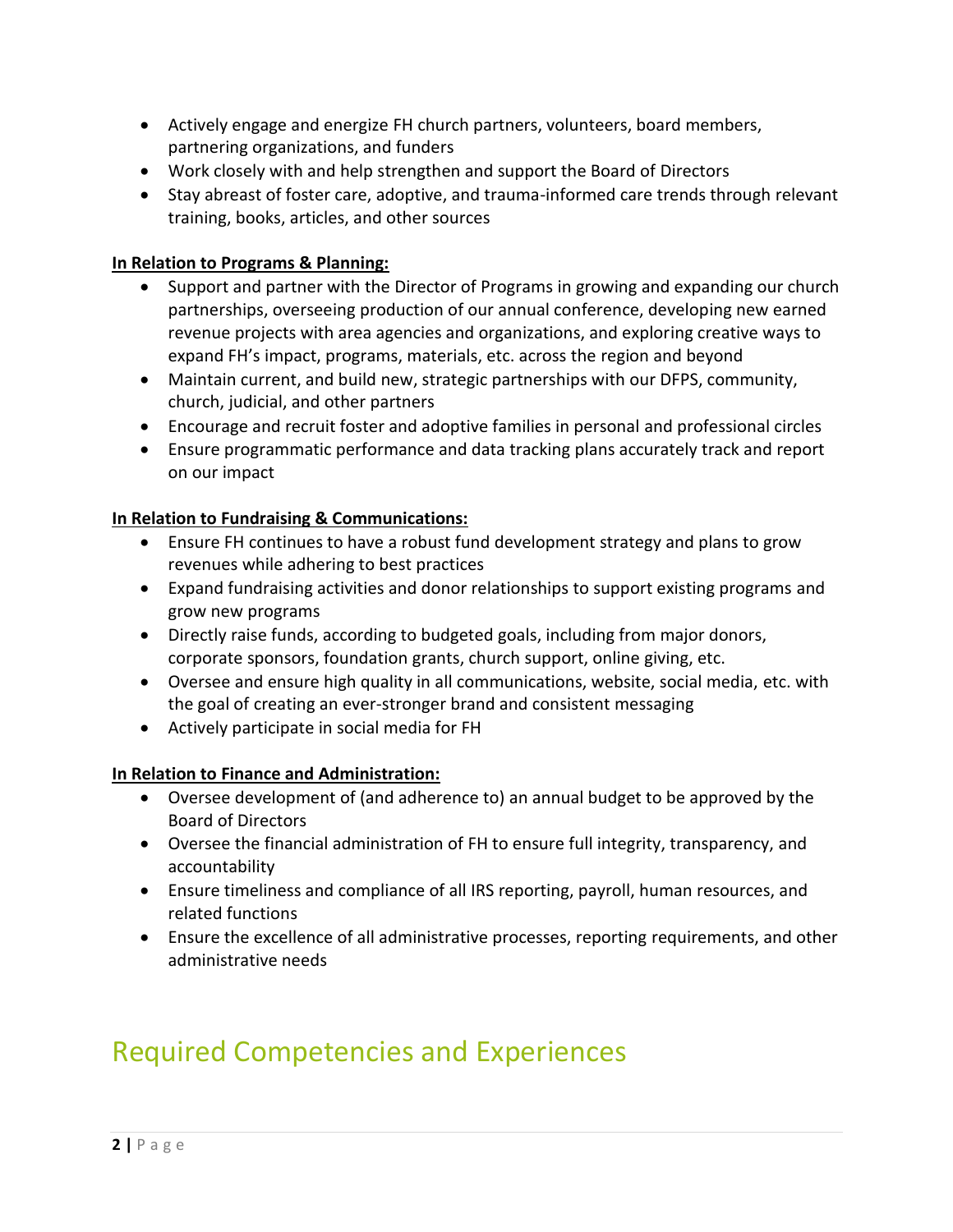We are looking for a proven leader who is at the same time confident *and* humble, visionary *and* practical, a good leader *and* a good manager, and who demonstrates the below competencies and experiences:

- A clear passion for our mission and those we serve (foster and adoptive families, churches, and child welfare agencies)
- At least 5-7 years of executive or senior management experience successfully leading teams and organizations
- Skilled relationship developer and builder, with an understanding of the strength of complex networks
- Experience participating in the development, casting, and implementation of a vision and strategy for an organization
- Working knowledge of the foster care and adoption arena
- Solid business acumen and a strong understanding of financial management and budgeting
- Demonstrated capability to raise funds for an organization
- Strong work ethic, able to work both independently and as part of a team
- Experience building consensus among diverse stakeholders and facilitating action towards a common goal
- Strong organizational skills, able to balance multiple competing priorities and schedules
- An effective communicator, interpersonally and in public speaking and written formats
- Willingness to sign and adhere to our Statement of Faith (available upon request or during the interview process)
- Bachelor's Degree (required) or Master's Degree (preferred)

### Preferred Competencies and Experiences

Our ideal candidate will also possess most if not all of the below competencies:

- Previous experience in the nonprofit sector is strongly preferred (although nontraditional candidates from outside the nonprofit arena but who bring most of our other competencies will be considered)
- Strong personal and professional connections across the greater Austin area (with churches and others)
- Personal foster care or adoption experience

# Compensation

- FH will offer an executive-level salary that is competitive with industry standards and commensurate with experience
- Benefits include 100% paid employee health and dental benefits and generous personal time off and holidays
- A performance bonus may also be part of the compensation package